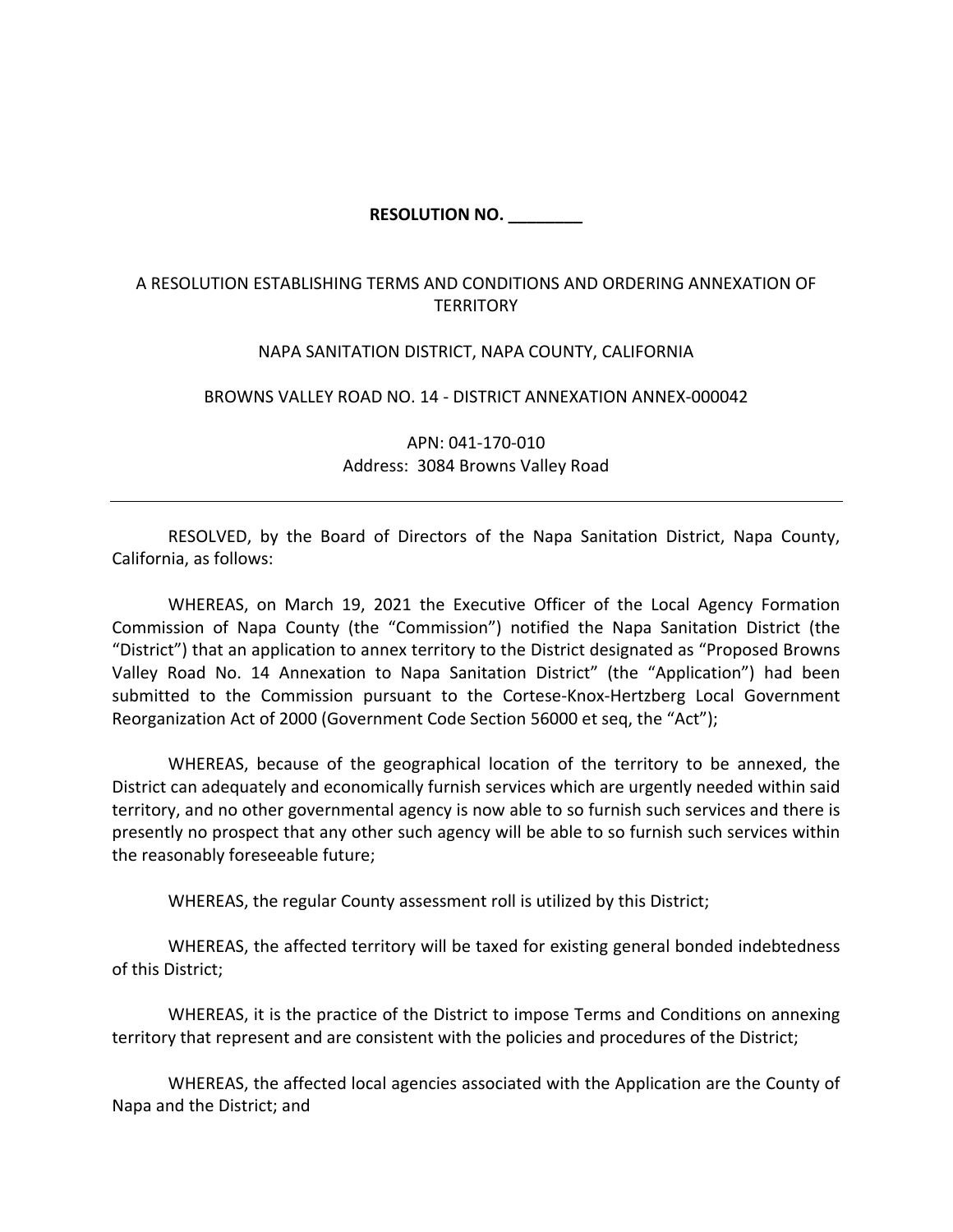WHEREAS, Government Code Section 56662(a), a portion of the Act, provides that conducting authority proceedings for a proposed change of organization may be waived without hearing and notice if the Commission receives the consent of all affected local agencies that will gain or lose territory as a result of the respective change of organization and by the owner of the involved affected territory.

NOW, THEREFORE, IT IS FOUND, DETERMINED AND ORDERED, that

1. The District offers its consent to the waiver of the conducting authority proceedings for the annexation of the subject territory of the Application contingent upon the following:

- a. The Application is approved by the Commission subject to the Terms and Conditions described in Exhibit "B" hereto attached and by reference incorporated herein;
- b. Recordation of the annexation by the Executive Officer of the Commission is made contingent upon notification from the District that the Terms and Conditions described in Exhibit "B" have been met to the satisfaction of the District; and
- c. The effective date of the annexation is designated by the Commission as the date of recordation.

2. To ensure compliance with the policies and procedures of the District, and to ensure the timely completion of annexation proceedings, any modifications desired by the Commission to the Terms and Conditions set forth in Exhibit "B" shall be reviewed and approved by the District prior to consideration and approval of the annexation by the Commission.

3. The General Manager of the District is hereby authorized to determine that the Terms and Conditions described in Exhibit "B" have been met and to notify the Executive Officer of the Commission upon this determination.

4. The District Secretary is directed to immediately file a certified copy of this Resolution in the office of the Commission.